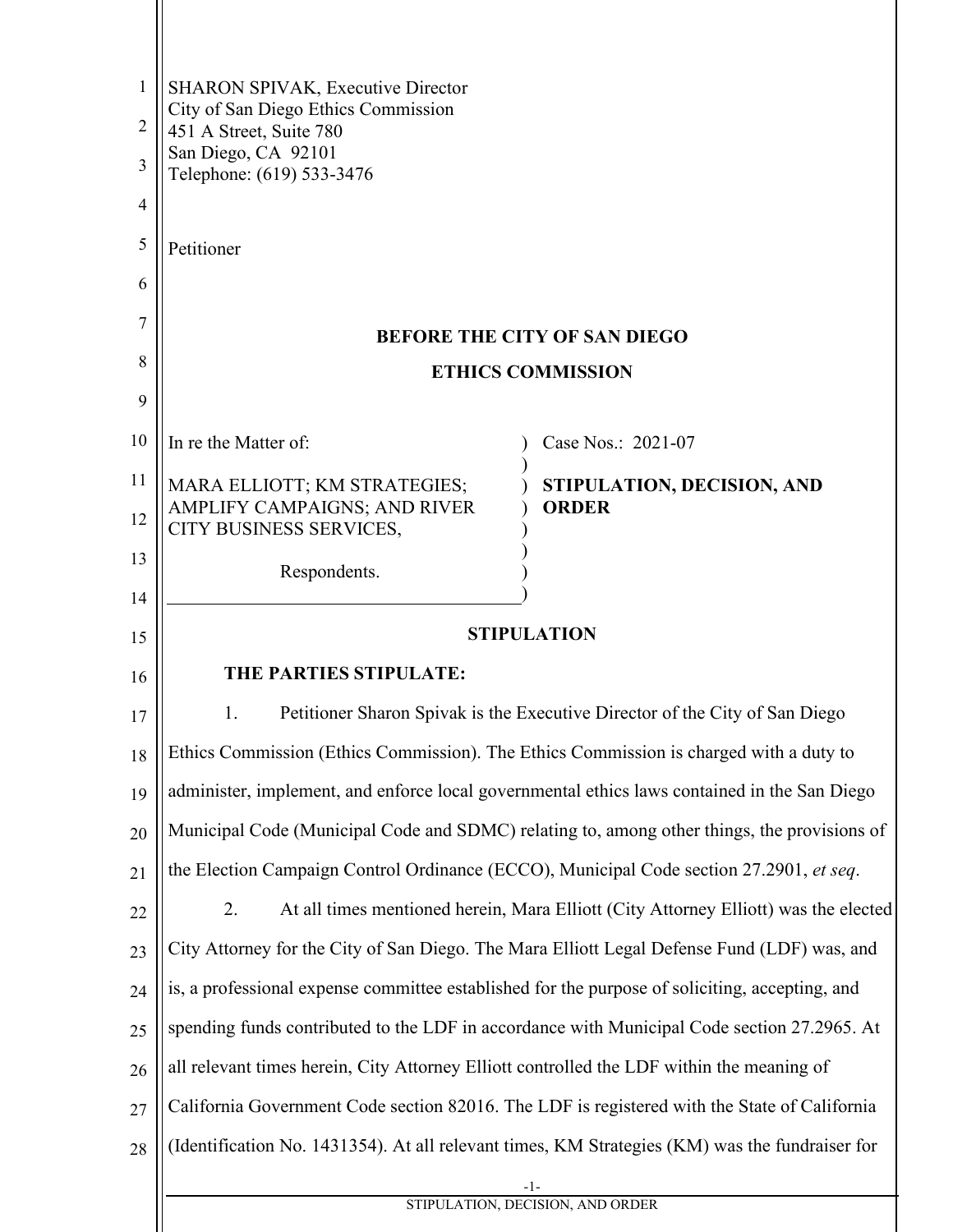1 2 3 the LDF, Amplify Campaigns (Amplify) was the political consultant to the LDF, and River City Business Services (RCBS) was the treasurer for the LDF. Together, City Attorney Elliott, KM, Amplify, and RCBS are referred to herein as "Respondents."

4 5 6 3. This Stipulation will be submitted to the Ethics Commission for consideration at its next scheduled meeting. The agreements contained in this Stipulation are contingent upon the Ethics Commission's approval of the Stipulation and the accompanying Decision and Order.

7 8 9 4. This Stipulation resolves all factual and legal issues raised in this matter by the Ethics Commission without the necessity of holding an administrative hearing to determine Respondents' liability.

10 11 12 13 14 15 16 17 18 5. Respondents understand and knowingly and voluntarily waive any and all procedural rights under the SDMC including, but not limited to: a determination of probable cause, the issuance and receipt of an administrative complaint, the right to appear personally in any administrative hearing held in this matter, the right to confront and cross-examine witnesses testifying at the hearing, the right to subpoena witnesses to testify at the hearing, and the right to have the Ethics Commission or an impartial hearing officer hear this matter. Respondents agree that the terms of this Stipulation constitute compliance with the provisions of Municipal Code section 26.0450 in that the Stipulation includes a recitation of facts, a reference to each violation, and an order.

19 20 21 6. Respondents agree to hold the City of San Diego and the Ethics Commission harmless from any and all claims or damages resulting from the Commission's investigation, this stipulated agreement, or any matter reasonably related thereto.

22 23 24 25 7. Respondents acknowledge that this Stipulation is not binding upon any other law enforcement or government agency and does not preclude the Ethics Commission from referring this matter to, cooperating with, or assisting any other law enforcement or government agency regarding this or any other related matter.

26 27 28 8. The parties agree that in the event the Ethics Commission refuses to accept this Stipulation, it shall become null and void. Respondents further agree that in the event the Ethics Commission rejects the Stipulation and a full evidentiary hearing before the Ethics Commission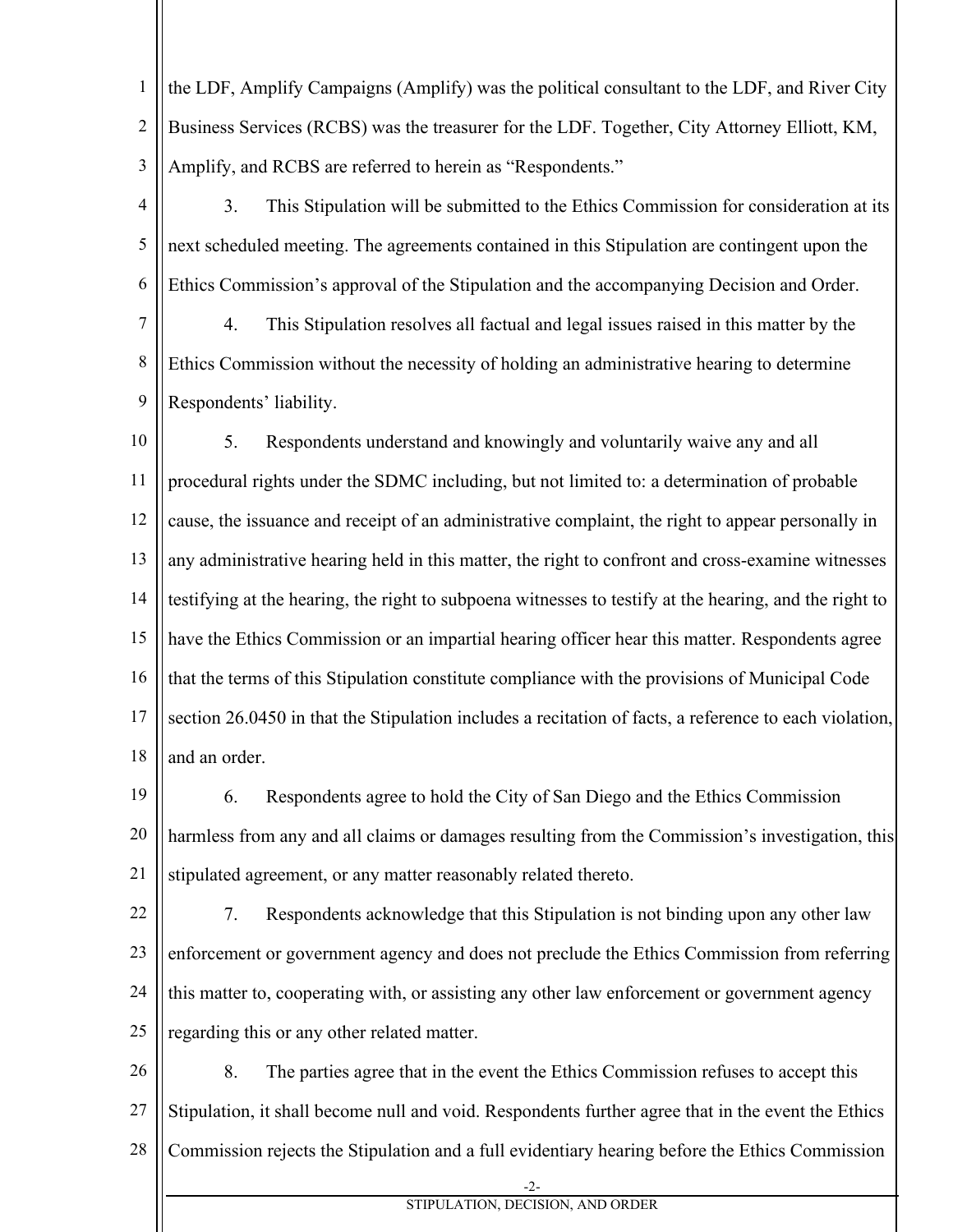becomes necessary, no member of the Ethics Commission or its staff shall be disqualified because of their prior consideration of this Stipulation.

3

1

2

## **Summary of Law and Facts**

4 5 6 7 8 9 9. The LDF is a professional expense committee created by City Attorney Elliott (an elected City Official) and controlled by Respondents for the purpose of receiving and spending funds to defray professional fees and costs incurred in City Attorney Elliott's legal defense of one or more civil proceedings. ECCO includes provisions regulating professional expense committees in the City of San Diego. As the parties controlling the LDF, Respondents are required to comply with the Municipal Code provisions in ECCO that govern the LDF.

10 11 12 13 14 10. ECCO requires that any contribution to a professional expense committee be accompanied by a signed Disclosure of Pending Matters form (DPM form). The DPM form discloses whether the contributor has a financial interest in any municipal decisions pending before the City Official to whose professional expense committee the contribution is being made. SDMC § 27.2965(e).

15 16 17 18 19 20 21 22 11. ECCO also requires a City Official's professional expense committee to disclose its financial activity on a campaign statement filed quarterly (except during election cycles when the campaign statements are due more frequently). For purposes of this Stipulation, the relevant statement was required to be filed, and was timely filed, by January 31, 2021, covering the period of October 1 through December 31, 2020. SDMC § 27.2967. Within 10 calendar days of the filing deadline applicable to a campaign statement, a professional expense committee also must file, with the City Clerk, a DPM form for each contribution received during the reporting period. SDMC § 27.2965(e)(4).

23 24 25 26 27 12. City Attorney Elliott was elected to her second term during the General Election held November 3, 2020. The LDF was required to file a Form 460, covering the reporting period from October 18, 2020 through December 31, 2020, by February 1, 2021 (January 31, 2021 fell on a Sunday, which allowed an extra day). Signed DPM forms for any contributions received during the same period were due to be filed by February 11, 2021.

28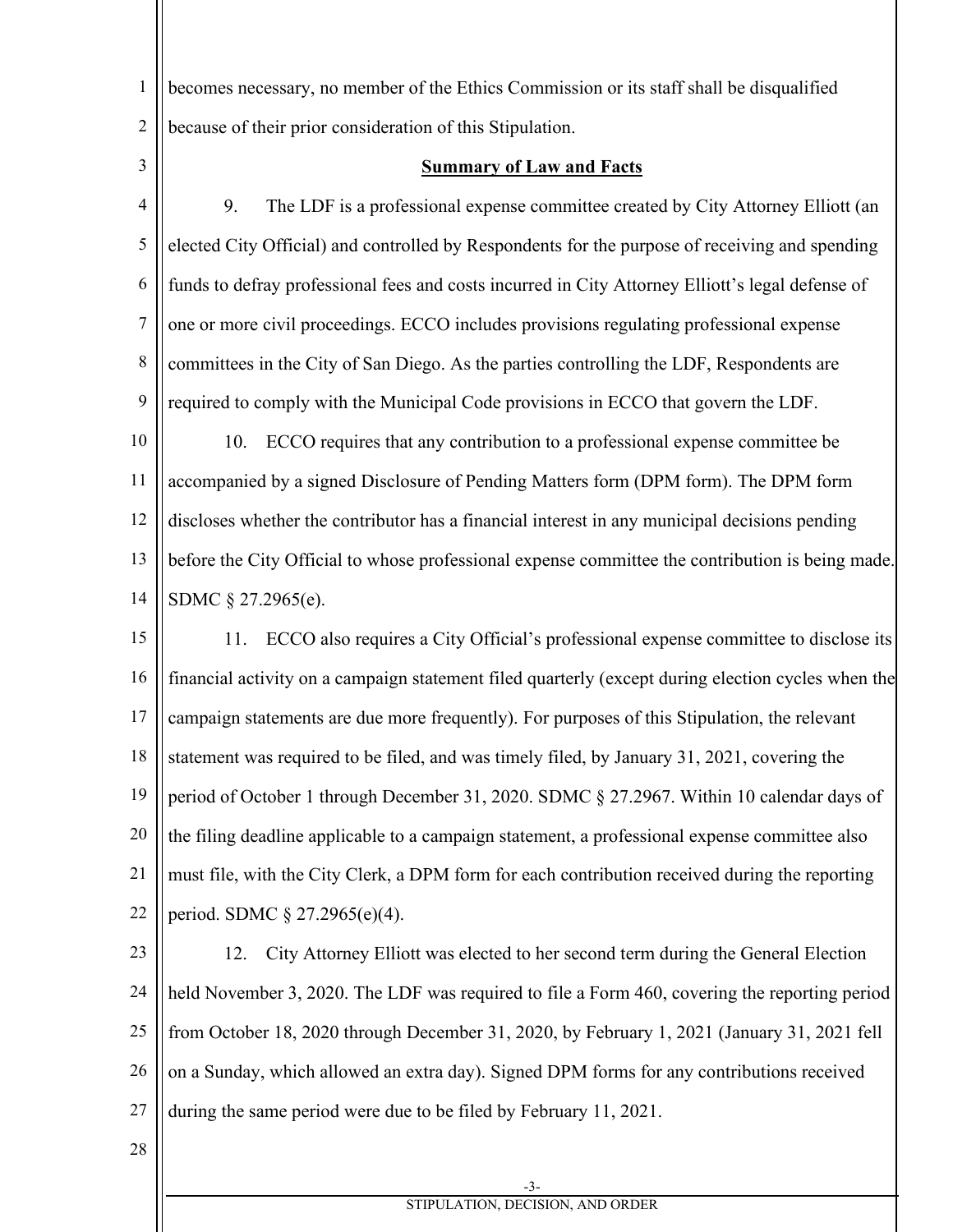| $\mathbf{1}$   | Inga Lintvedt contributed \$250 to the LDF on December 17, 2020. A DPM form<br>13.                   |  |
|----------------|------------------------------------------------------------------------------------------------------|--|
| $\overline{2}$ | signed by Lintvedt was due to be filed with the City Clerk on or before February 11, 2021, upon      |  |
| 3              | which time it would be available for public view. The DPM form was filed April 29, 2021, 77          |  |
| $\overline{4}$ | days late. The DPM form did not disclose any financial interests in any matter pending before        |  |
| 5              | City Attorney Elliott.                                                                               |  |
| 6              | Jeffrey Forrest contributed \$600 to the LDF on December 17, 2020. A DPM form<br>14.                 |  |
| 7              | was due to be filed with the City Clerk on or before February 11, 2021, upon which time it           |  |
| 8              | would be available for public view. The DPM form was filed April 29, 2021, 77 days late. The         |  |
| 9              | DPM form did not disclose any financial interests in any matter pending before City Attorney         |  |
| 10             | Elliott.                                                                                             |  |
| 11             | <b>Counts</b>                                                                                        |  |
| 12             | Counts 1 and 2 – Violations of Municipal Code Section 27.2967                                        |  |
| 13             | Respondents violated SDMC section 27.2967, as the controlling parties of the LDF,<br>15.             |  |
| 14             | by failing to timely file with the City Clerk two signed DPM forms that were required to be          |  |
| 15             | disclosed to the public. The forms were due to be filed on or before February 11, 2021 but were      |  |
| 16             | filed April 29, 2021, 77 days late, as described above in paragraphs 13 and 14.                      |  |
| 17             | <b>Factors in Mitigation</b>                                                                         |  |
| 18             | Respondents fully cooperated with the Ethics Commission investigation.<br>16.                        |  |
| 19             | City Attorney Elliott reasonably relied on KM, Amplify, and RCBS to timely file<br>17.               |  |
| 20             | all LDF disclosure statements and DPM forms. KM, Amplify, and RCBS have all, therefore,              |  |
| 21             | taken full responsibility for the violations described herein and will be responsible for paying the |  |
| 22             | fine in paragraph 20 below.                                                                          |  |
| 23             | Conclusion                                                                                           |  |
| 24             | Respondents agree to take necessary and prudent precautions to ensure compliance<br>18.              |  |
| 25             | with all provisions of ECCO in the future.                                                           |  |
| 26             | Respondents acknowledge that the Ethics Commission may impose increased fines<br>19.                 |  |
| 27             | in connection with any future violations of the City's campaign laws.                                |  |
| 28             |                                                                                                      |  |
|                | STIPULATION, DECISION, AND ORDER                                                                     |  |
|                |                                                                                                      |  |